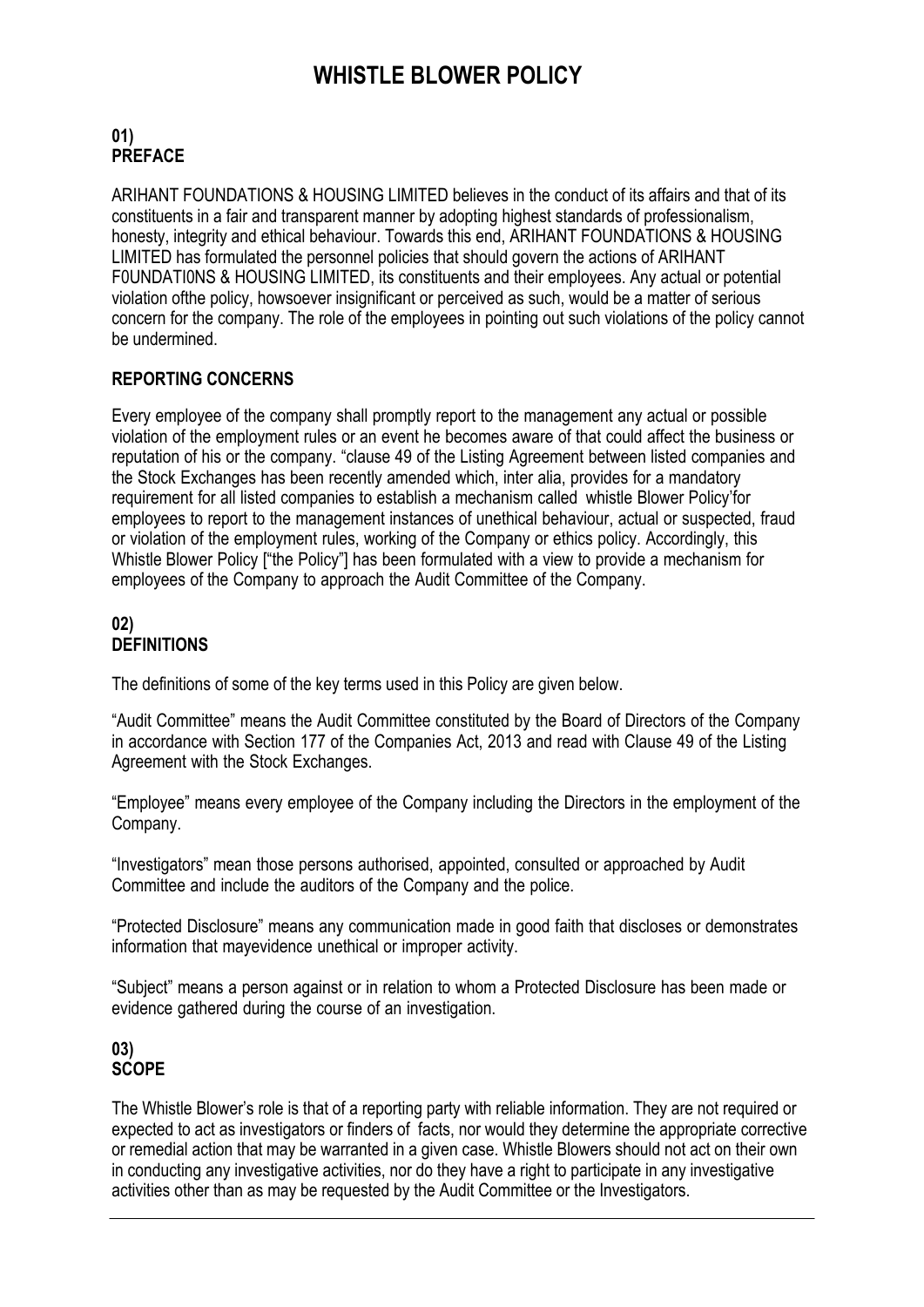### **04) ELIGIBILITY**

All Employees of the Company are eligible to make Protected Disclosures under the Policy. The Protected Disclosures may be in relation to matters concerning the Company.

## **05) DISQUALIFICATIONSQUALIFICATIONS**

While it will be ensured that genuine Whistle Blowers are accorded complete protection from any kind of unfair treatment as herein set out, any abuse of this protection will warrant disciplinary action. Protection under this Policy would not mean protection from disciplinary action arising out of false or bogus allegations made by a Whistle Blower knowing it to be false or bogus or with a mala fide intention. Whistle Blowers, who make three or more Protected Disclosures, which have been subsequently found to be mala fide, frivolous, baseless, malicious, or reported otherwise than in good faith, will be disqualified from reporting further Protected Disclosures under this Policy. In respect of such Whistle Blowers, the Company/ Audit Committee would reserve its right to take/recommend appropriate disciplinary action.

### **06) PROCEDURE**

All Protected Dis clos u res s hould be addressed to the Chairman of the Audit Committee of the Company. The contact details of the Chairman of the Audit Committee arc as under:

#### **The Chairman Audit Committee ARIHANT FOUNDATIONS & HOUSING LIMITED No. 3, Ganapathy Colony, 3rd lane, off. Cenotaph road, Teynampet, Chennai 600 018**

Protected Disclosures should preferably be reported in writing so as to ensure a clear understanding of the iss ue s raised and should either be typed or writte n in a legible handwriting in English, Hind i or in the regional la nguage of the place of e mploy me nt of the Whistle Blo we r. The Protected Disclosure should be forwarded under a cove ring letter which shall bear the identity of the Whistle Blow e r. The Chairman of the Audit Committee shall detach the covering letter and discuss the Protected Disclosure with Members of the Audit Committee and if deemed fit. forward the Protected Disclosure for investigation.

Protected Disclosures should be factual and not speculative or in the nature of a conclusion, and should contain as much specific information as possible to allow for proper assessment of the nature and extent of the concern and the urgency of a preliminary investigative procedure. The Whistle Blower must disclose his/her identity in the covering letter forwarding such Protected Disclosure. Anonymous disclosures will not be entertained by the Audit Committee as it would not be possible for it to interview the Whistle Blowers.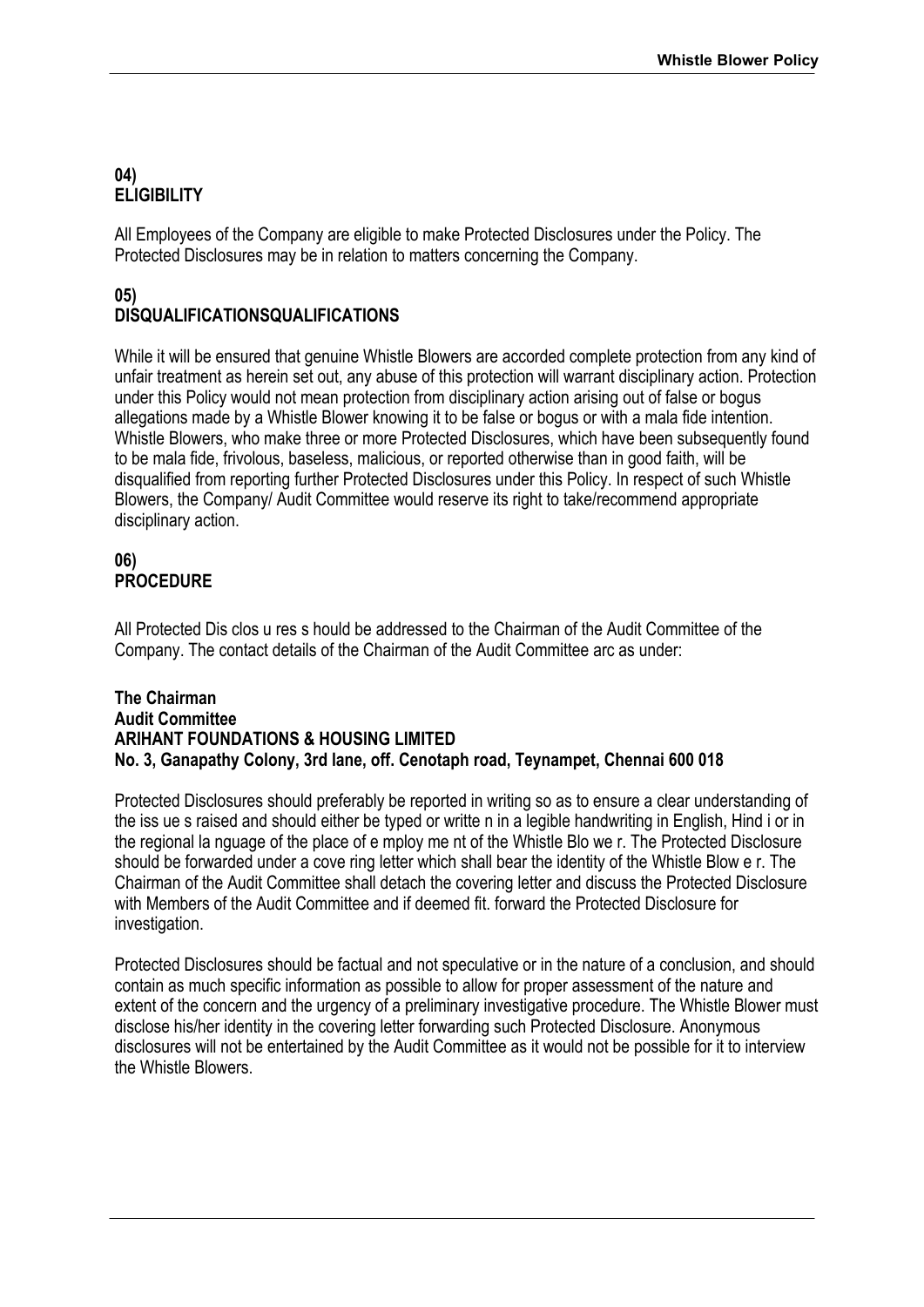#### **07) INVESTIGATION**

All Protected Disclosures reported under this Policy will be thoroughly investigated by the Audit Committee. The Audit Committee may at its discretion, consider involving any lnvestigators for the purpose of investigation. The decision to conduct an investigatron taken by the Audit Committee is by itself not an accusation and is to be treated as a neutral fact-finding process. The outcome of the investigation may not support the conclusion of the Whistle Blower that an improper or unethical act was committed. The identity ofa Subject will be kept confidential to the extent possible save for the legitimate needs of law and the investigation.

Subjects will normally be informed of the allegations at the outset of a formal investigation and have opportunities for providing their inputs during the investigation.

Subjects shall have a duty to co-operate with the Audit Committee or any of the Investigators during investigation to the extent that such co-operation sought does not merely require them to admit guilt.

Subjects have a right to consult with a person or persons of their choice, other than the lnvestigators and/or members of the Audit Committee and/or the Whistle Blower.

Subjects shall be free at any time to engage counsel at their own cost to represent them in the investigation proceedings.Whistle Blower Policy

Subjects have a responsibility not to interfere with the investigation. Evidence shall not be withheld, destroyed or tampered with, and witnesses shall not be influenced, coached, threatened or intimidated by the Subjects.

Unless there are compelling reasons not to do so, Subjects will be given the opportunity to respond to material findings contained in an investigation report.

No allegation of wrongdoing against a Subject shall be considered as maintainable unless there is good evidence in support of the allegation.

Subjects have a right to be informed of the outcome of the investigation. If allegations are not sustained, the Subject should be consulted as to whether public disclosure of the investigation results would be in the best interest of the Subject and the Company.

The investigation shall be completed normally within 4 days of the receipt of the Protected Disclosure.

## **08) PROTECTION**

No unfair treatment will be meted out to a Whistle Blower by virtue of his/her having reported a Protected Disclosure under this Policy. ARIHANT FOUNDATIONS & HOUSING LIMITED, as a policy, condemns any kind of discrimination, harassment, victimization or any other unfair employment practice being adopted against Whistle BIowers. Complete protection will, therefore, be given to Whistle Blowers against any unfair practice like retaliation, threat or intimidation of termination/suspension of service, disciplinary action, transfer, demotion, refusal of promotion, or the like including any direct or indirect use of authority to obstruct the Whistle Blower's right to continue to perform his or her duties/functions including making further Protected Disclosure. The Company will take steps to minimize difficulties, which the Whistle Blower may experience as a result of making the Protected Disclosure.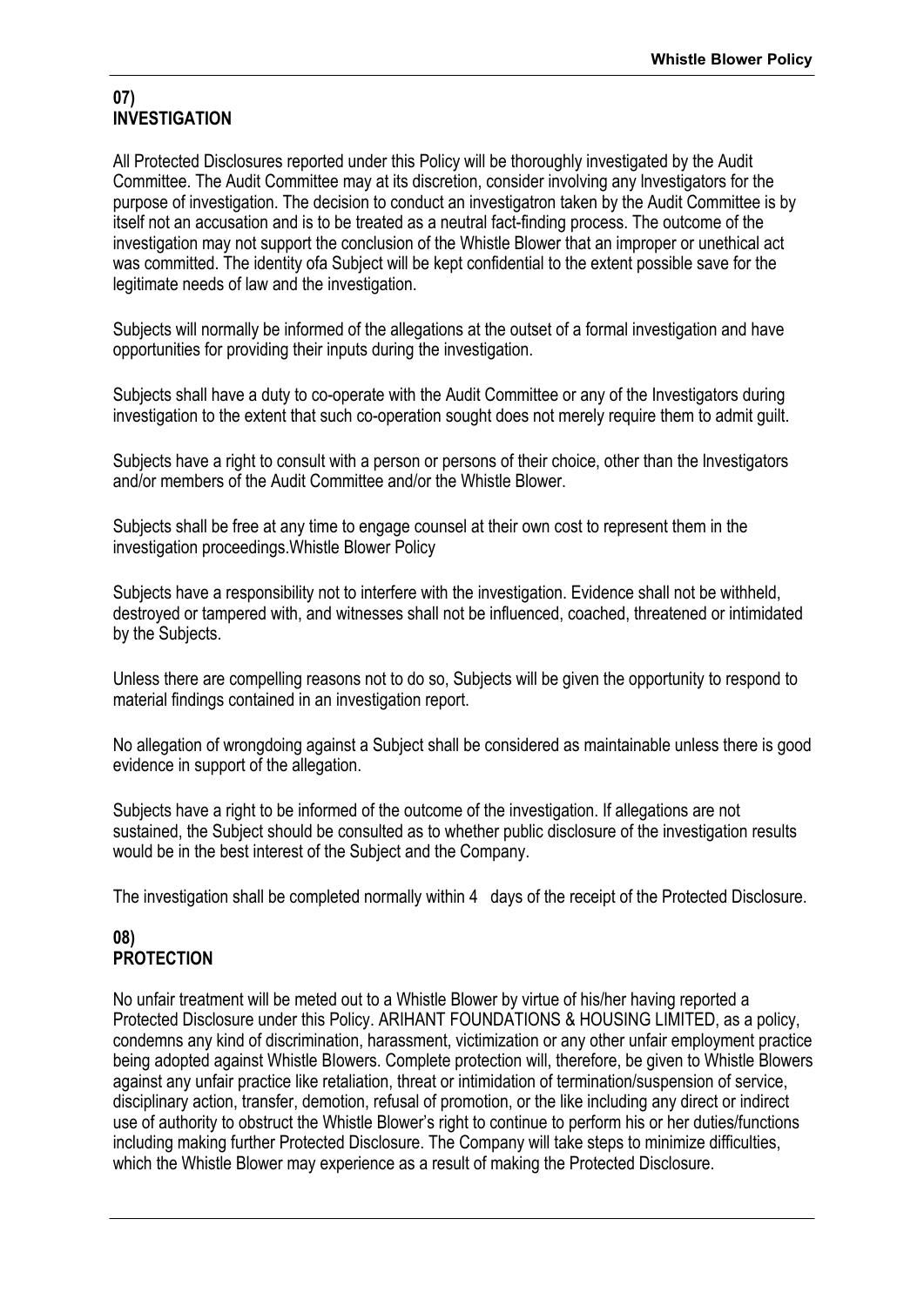Thus, if the Whistle Blower is required to give evidence in criminal or disciplinary proceedings, the Company will arrange for the Whistle Blower to receive advice about the procedure, etc.

The identity of the Whistle Blower shall be kept confidential to the extent possible and permitted under law. Whistle Blowers are cautioned that their identity may become known for reasons outside the control of the Audit Committee [e.g. during investigations carried out bY Investigators].

Any other Employee assisting in the said investigation shall also be protected to the same extent as the Whistle Blower.

#### **09) INVESTIGATORS**

lnvestigators are required to conduct a process towards fact-finding and analysis. Investigators shall derive their authority and access rights from the Audit committee when acting within the course and scope of their investigation. Technical and other resources may be drawn upon as necessary to augment the investigation. All lnvestigators shall be independent and unbiased both in fact and as perceived. Investigators have a duty of fairness, objectivity, thoroughness, ethical behavior, and observance of legal and professional standards'

Investigations will be launched only after a preliminary review by the Chairman of the Audit Committee or the Ethics Counsellor, as the case may be, which establishes that:

i. the alleged act constitutes an improper or unethical activity or conduct, and ii.the allegation is supported by information specific enough to be investigated or in cases where the allegation is not supported by specific information, it is felt that the concerned matter is worthy of management review. Provided that such investigation should not be undertaken as an investigation of an improper or unethical activity or conduct.

## **10) DECISION**

If an investigation leads the Audit Committee to conclude that an improper or unethical act has been committed, the Audit Committee shall direct the management of the Company to take such disciplinary or corrective action as the Audit Committee deems fit. It is clarified that any disciplinary or corrective action initiated against the subject as a result of the findings of an investigation pursuant to this Policy shall adhere to the applicable personnel or staff conduct and disciplinary procedures'.

# **11)**

## **REPORTING**

The Audit committee shall submit a report to the management on a regular basis about all Protected Disclosures referred to it since the last report together with the results of investigations, if any.

## **12) RETENTION OF DOCUMENTS**

All Protected Disclosures in writing or documented along with the results of investigation relating there to shall be retained by the Company for a minimum period of seven years.